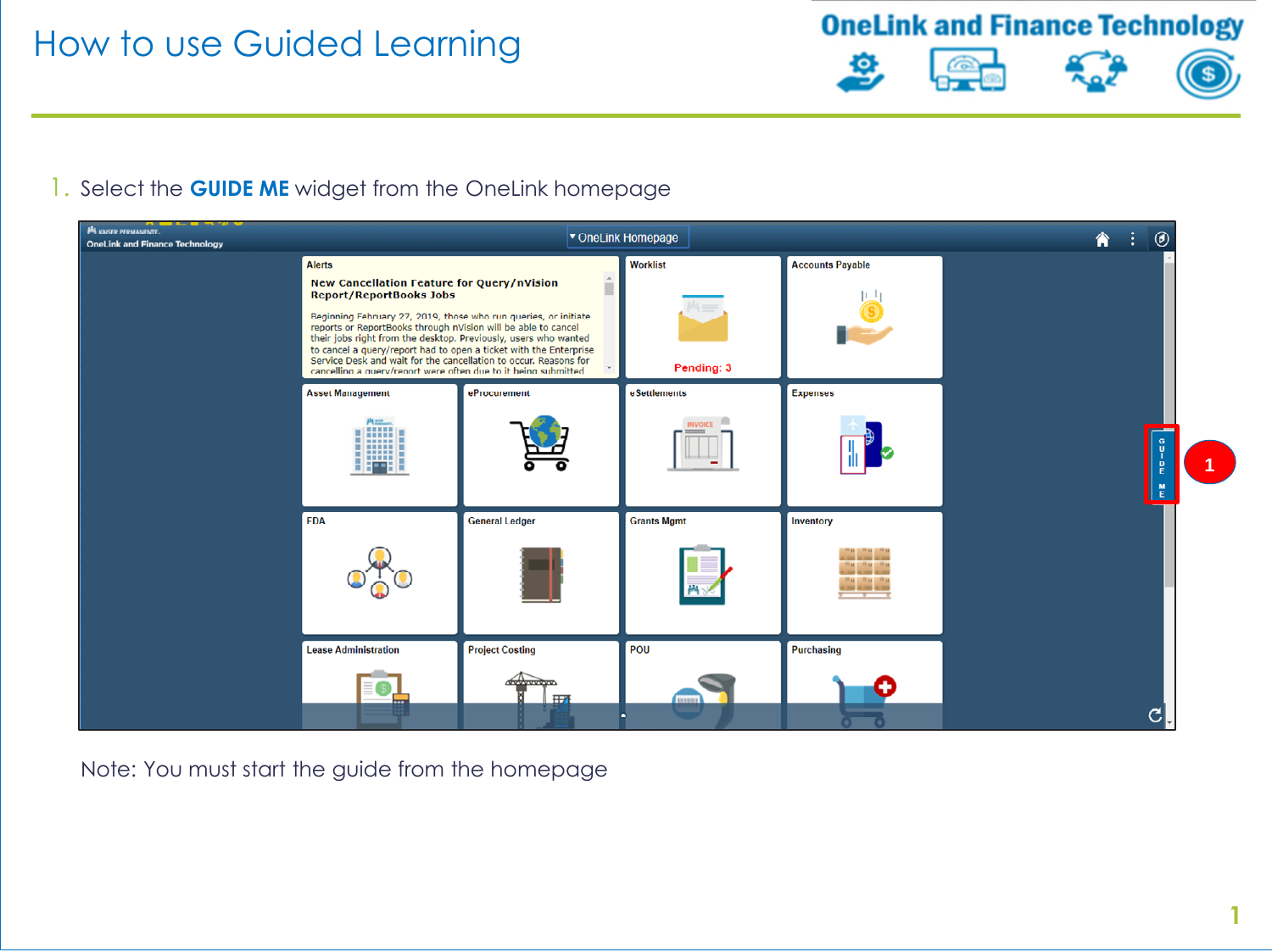**OneLink and Finance Technology** 





2. In the **What are you looking for?** field, enter a key word to search for the topic for which you need guidance (e.g., ePro, expense, FDA, etc.)

3. Select the guide for the topic you want

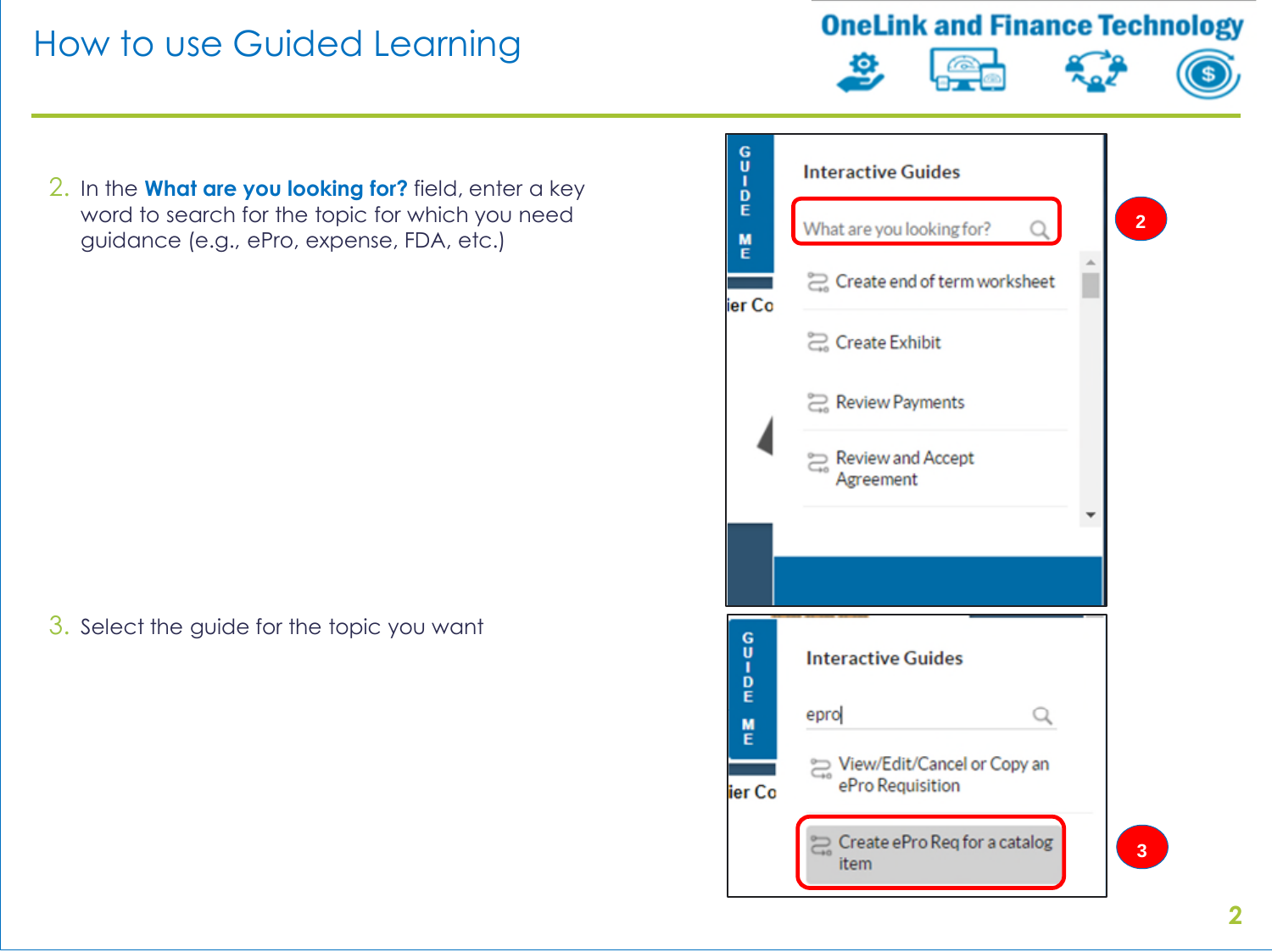**OneLink and Finance Technology** 





**Next** 

4. Follow the steps in the guide, performing each action as indicated

Note: For steps that require a definitive action (e.g., **Click eProcurement**), the guide will move forward automatically. Some steps require you to click **Next**. Create ePro reg for a catalog item

Use this guide to order items from the appropriate catalog.

**4**



You may need to scroll up, down, or sideways to see the next step

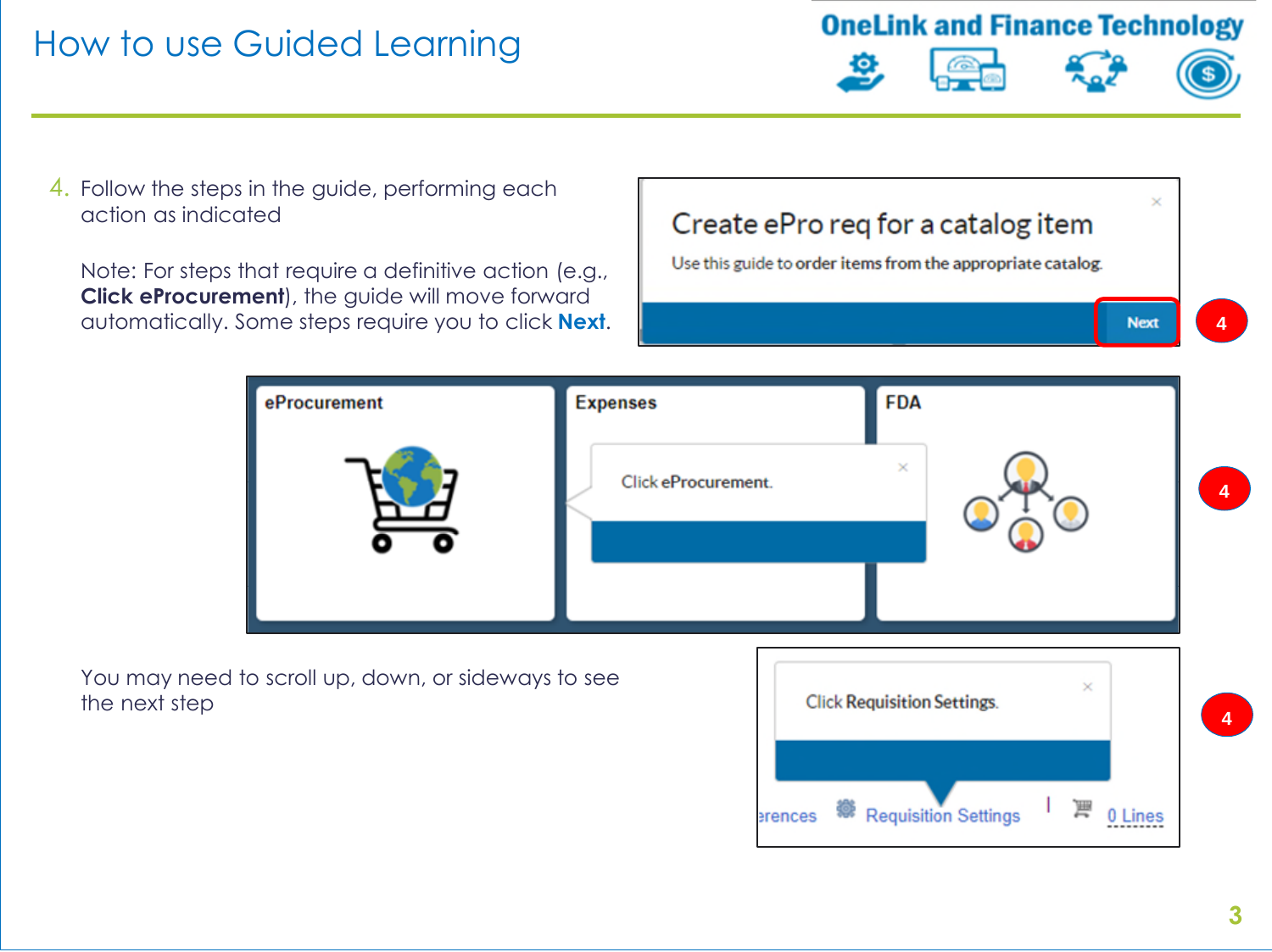**OneLink and Finance Technology** 









Note: Smart tips **d** display on some pages providing additional information. These may display whether you use the guide or not.

| <b>Requisition Settings</b> ?         |                                                                                                                                                                                              |
|---------------------------------------|----------------------------------------------------------------------------------------------------------------------------------------------------------------------------------------------|
|                                       |                                                                                                                                                                                              |
| San Jose Med Ctr MM<br>Charles E Lara | Your requisition values such as<br>Purchase Order Business Unit, Ship<br>To, and GL String may auto populate<br>based upon your NUID. Some of<br>these fields could be changed as<br>needed. |
|                                       |                                                                                                                                                                                              |

5. Continue through until the guide ends, clicking **Done** on the last step to close the guide